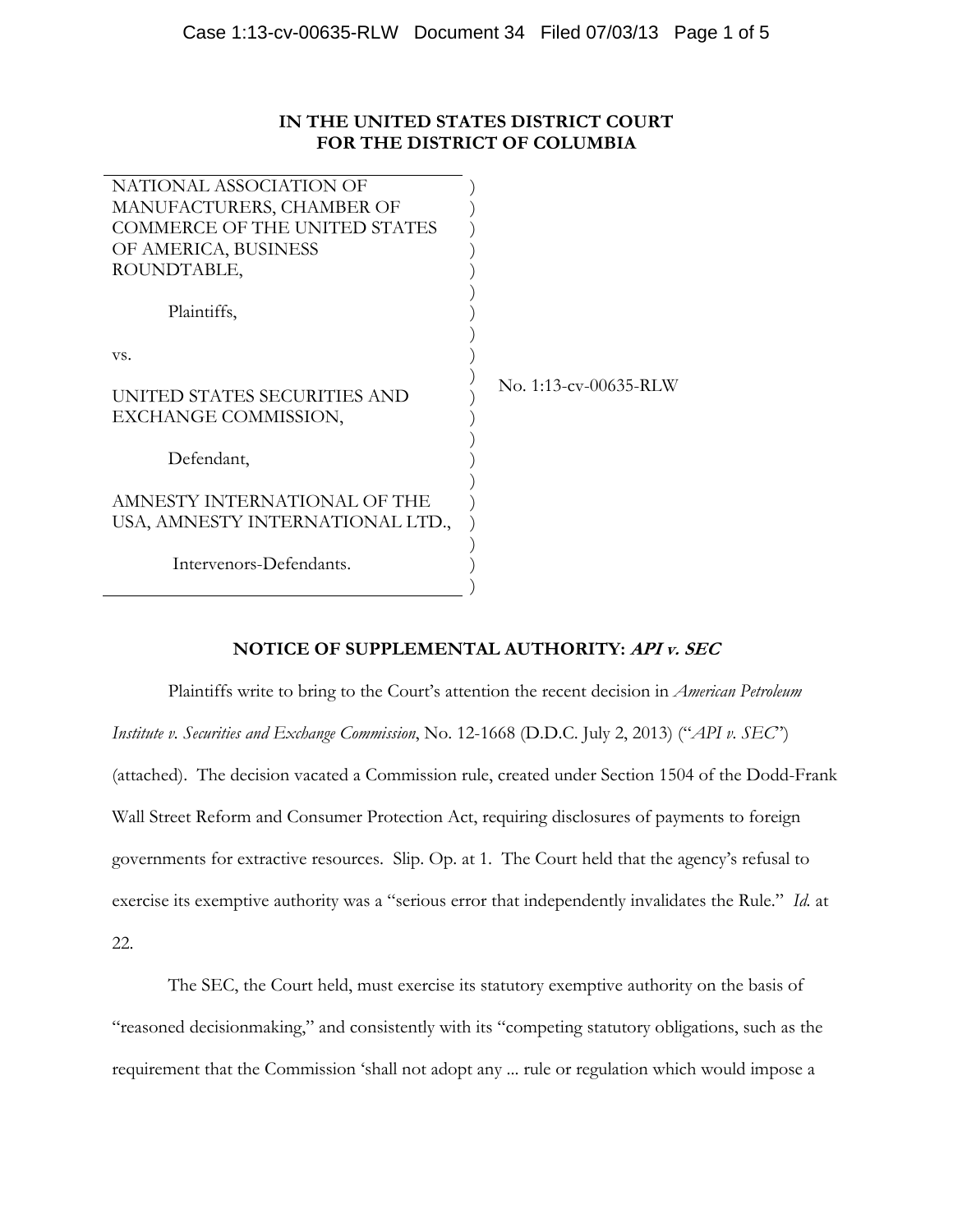#### Case 1:13-cv-00635-RLW Document 34 Filed 07/03/13 Page 2 of 5

burden on competition not necessary or appropriate in furtherance of the purposes of this chapter.'" *Id.* at 24, quoting 15 U.S.C. § 78w(a)(2). The Commission violated those obligations by refusing to create an exemption for payments to countries that prohibit such disclosure. *Id.* at 22. The Court rejected the Commission's reasoning that "adopting such an exemption would be inconsistent with the structure and language of Section 13(q)" and "would undermine Congress' intent to promote international transparency efforts." *Id.* at 23. Indeed, the Court held that the argument was "no answer at all," and "ignores the meaning of 'exemption,' which, by definition, is an exclusion or relief from an obligation, and hence will be inconsistent with the statutory requirement on which it operates." *Id.* at 24; *see id.*, quoting *Rodriguez v. United States*, 480 U.S. 522, 525-26 (1987) ("[N]o legislation pursues its purposes at all costs. .... and it frustrates rather than effectuates legislative intent simplistically to assume that *whatever* furthers the statute's primary objective must be the  $law.'$ ).

For similar reasons, the SEC's refusal to create a *de minimis* exception here was erroneous. The SEC reasoned that "[t]he statute itself does not contain a *de minimis* exception" and "we believe it would be contrary to the Conflict Minerals Statutory Provision and Congressional purpose to include one in the final rule." 77 F.R. 56298. As *API v. SEC* held, this is "no answer at all," because every exemption is necessarily "inconsistent with the statutory requirement on which it operates." Slip Op. at 24. Further, as in *API v. SEC*, the agency failed to consider whether the burden imposed by its refusal to create an exemption was justified, instead "impermissibly rest[ing] on the blanket proposition that avoiding all exemptions best furthers" the statutory purpose. *Id.* at 25; *see* Pltfs Opening Br. at 37-40; Reply Br. at 11, 15-17.

 Additionally, *API v. SEC* rejected the agency's argument that the Court should not consider the exemption issue because "the Commission is also authorized to make exemptions at a later time 'upon application.'" Slip Op. at 22 n.7, quoting 15 U.S.C. § 78*l*(h). The Court held that the issue

2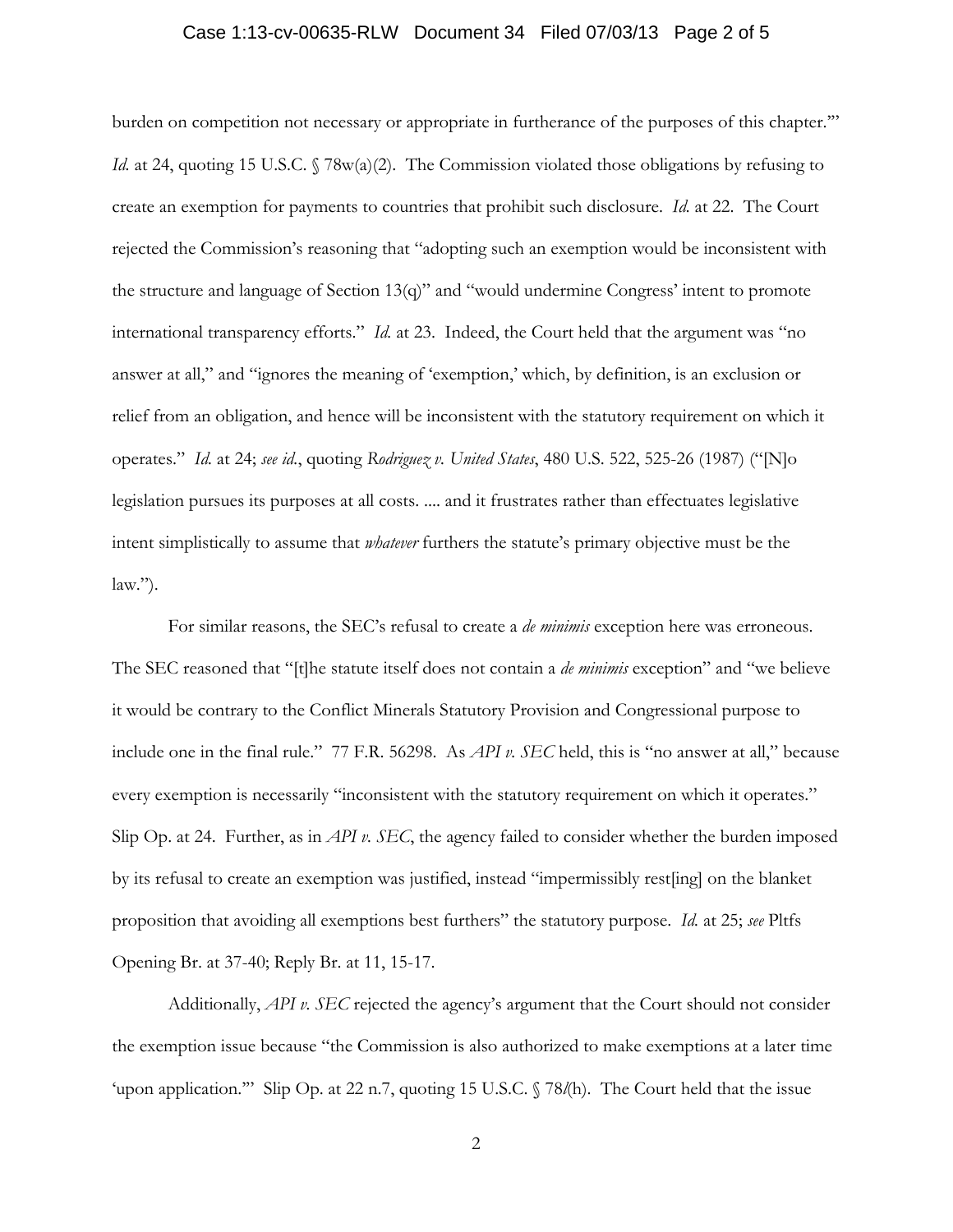### Case 1:13-cv-00635-RLW Document 34 Filed 07/03/13 Page 3 of 5

was ripe because "a rule requiring disclosure without providing exemptions immediately affects parties contracting in the shadow of its requirements," and "the Commission's reasoning forecloses most arguments these issuers would have for exemptions by individual application." *Id*.

The agency makes the same contention here—raised for the first time at oral argument and it should be rejected for the same reasons. The lack of a *de minimis* exemption "immediately affects parties" that must expend substantial sums attempting to determine the origin of minute amounts of minerals that may be contained in their products. *Id.*; *see, e.g.*, Pltfs Opening Br. at ADD-113-115. And the SEC's conclusion in the release that a *de minimis* exemption is "contrary to the Conflict Minerals Statutory Provision and Congressional purpose" and that therefore issuers with "even minute or trace amounts of a conflict mineral" in their products are subject to the rule, 77 F.R. 56298, would "foreclose[] most arguments"—if not all arguments—for individual *de minimis* exemptions, Slip Op. at 22 n.7.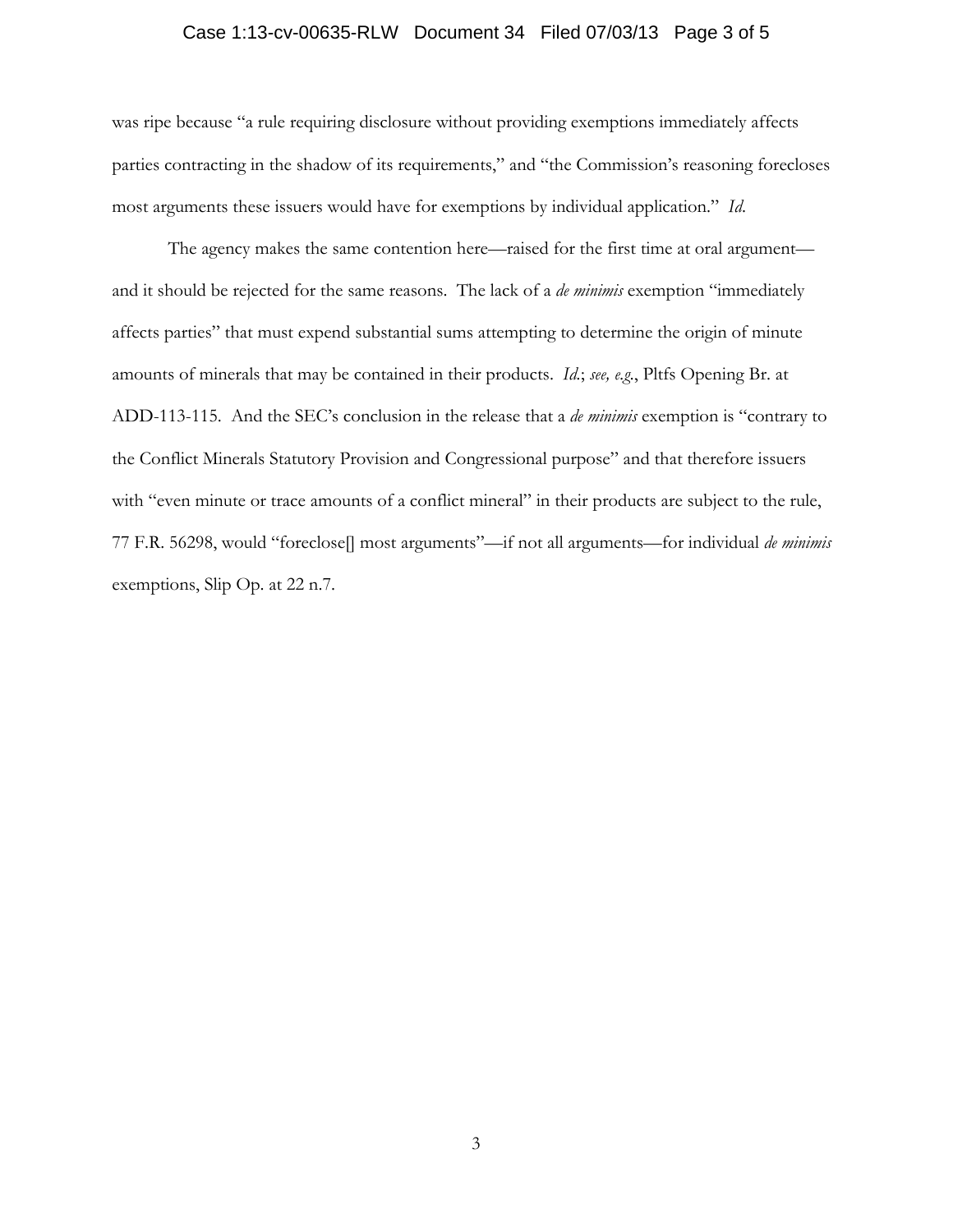Dated: July 3, 2013 Respectfully submitted,

s/ Peter D. Keisler

Peter D. Keisler, Bar No. 417204 *Counsel of Record*  Jonathan F. Cohn, Bar No. 476551 Sidley Austin LLP 1501 K St., NW Washington, DC 20005 202.736.8027 *Counsel for Plaintiffs the National Association of Manufacturers, the Chamber of Commerce of the United States of America, and Business Roundtable* 

*Of Counsel*: Rachel L. Brand Steven Lehotsky National Chamber Litigation Center, Inc. 1615 H St., NW Washington, DC 20062 202.463.5337 *Counsel for Plaintiff the Chamber of Commerce of the United States of America* 

*Of Counsel:*  Quentin Riegel National Association of Manufacturers 733 10th St., NW Suite 700 Washington, DC 20001 202.637.3000 *Counsel for Plaintiff the National Association of Manufacturers* 

*Of Counsel:*  Maria Ghazal Business Roundtable 300 New Jersey Ave., NW Suite 800 Washington, DC 20001 202.496.3268 *Counsel for Plaintiff Business Roundtable*